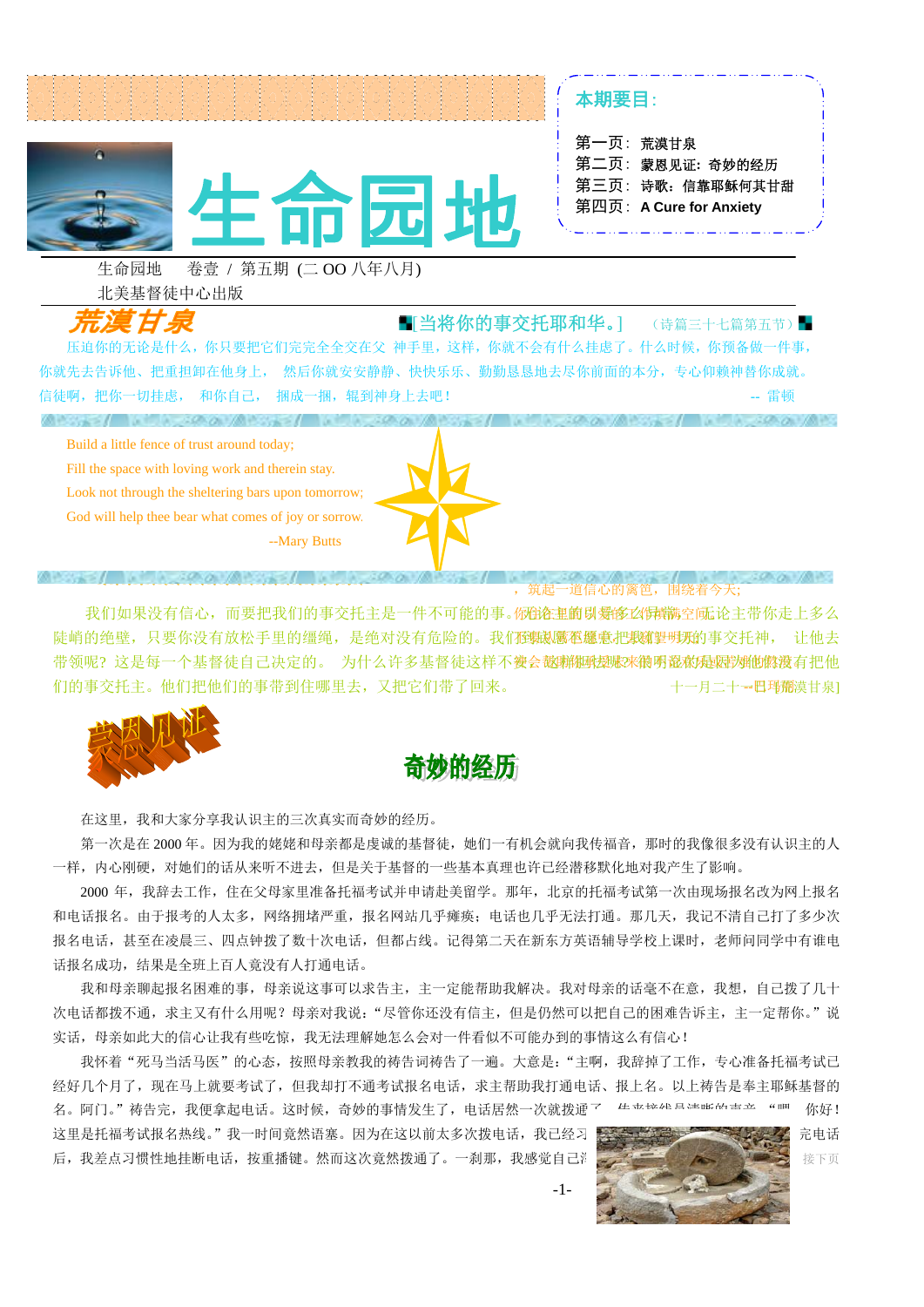神的义正在这福音上显明出来;这义是本於信,以致於信。如经上所记:义人必因信得生。 一 罗马书 1: 17

## 奇妙的经历

 我顺利地完成了托 福考试的报名。这件事 当时给我很大的震动, 我开始有点相信神的存 在了。然而这事过去不 久,我就把它发归结为 偶然事件,就像以前听 到别人的见证时的想法 一样。我的解释是:我 在打通电话前已经拨了

几十次,按照概率,也该我拨通一次了。就这样,我又一 次拒绝了打开自己接受主的心门。当时的我就是如此地刚 硬和骄傲!

 然而,感谢主!主并没有丢弃我,相反,主的恩典和 大能的手再次临到了我。我的心门被主再次叩响。

 2005 年春天是我事业和生活上最困难的时期。我和妻 子办的公司濒临倒闭,背上了沉重的债务(当时我们欠亲 戚朋友的债务近一百万元,欠其他公司的债务近两百万 元)。沉重的债务给父母带来了巨大的精神压力(尽管我 们没有告诉父母欠债的事,但敏感而深爱着我们的父母想 必早已觉察到我们的困境)。当时母亲的精神状况很不好, 决定回辽宁的姥姥家修养一段时间。在母亲走之前,我安 慰她我一定能在一个月之内――也就是她回北京的时候, 找到一份满意的工作(其实我自己心里一点底都没有)。

 当时的就业环境很不好,我对新工作的期望值又比较 高,这就更加大了求职的难度。为了尽快还债,也为了不 让父母担心,我拼命地上网查找招聘信息、发送电子邮件、 联系猎头公司、参加面试。可是事情的进展很不顺利。二 十多天过去了,我虽然去了几家公司面试,其中有一两家 对我比较满意,但我觉得他们给我的待遇很不理想,而我 认为比较理想的公司录用我的机会却不大……未来的道 路究竟在哪里?当时我心里充满了不安和愁苦。

 那时我的妻子已经信主,面对如此困境,她向主切切 地祷告,同时也带着我和她一起祷告。在祷告中,我们把 一切困难、重担都交托给了主,求主保守我们,分担我们 的重担。

感谢主!主的怜悯和慈爱再次临到了我们,奇妙的事 情发生了。就在我们祷告后的一两天,我突然接到了一个 一家世界顶级公司的电话。它在全球拥有 13 万名员工, 年收入超过 230 亿美元,在业界享有盛誉。这令我兴奋不 已!最奇妙的是,我很了解公司招聘员工通常的做法。他 们会委托一家猎头公司联系求职者,求职者通过猎头公司 的面试,用人单位才会与求职者联系并进行下一轮面试。 -2很显然,这家公司并没有委托猎头公司,我实在无法理解 他们是如何在茫茫人海中找到我的。信主以后我明白了, 一定是这位大有能力、满有慈爱的主在怜悯我、帮助我。

在主的保守下,求职过程非常顺利。在他们第一次联 系我后不到一周的时间,这家公司就决定录用我,并向我 发出了录用通知函。他们给我的待遇和职位都大大超出了 我的预期。更加奇妙的是,从我开始找工作到接到录用函 的那天正好是 30 天,而此前我曾安慰母亲会在一个月内找 到工作!这是何等奇妙啊!

 回想求职过程中发生的种种神奇的事情,我不禁扪心 自问:"难道真的有神存在吗?" 然而事情过去不久,我 依旧没有顺服的心,去接受这位如此爱我并且大有能力的 主。

 但是主的大爱是我无法揣度的。我的内心如此刚硬、 悖逆,主仍然不丢弃像我这样可怜的人。时过不久,主的 神迹便第三次降临在我身上。

 2005 年五一长假的最后两天,也就是我加入新公司的 两周后,我大病了一场。我连续两天发高烧,体温最高时 接近 40 度。我看了三家医院仍然无法退烧。当时长假已经 结束,我非常着急,想尽早康复重上班,因为这份工作对 我是如此重要并且是如此地来之不易,况且公司里还有一 大堆急事等着我去处理。

5 月 9 日晚上,我和妻子在父母家吃晚饭前,我的体 温仍然在 39 度以上。晚饭时,母亲带着我们全家一起谢饭 祷告时,我们切切地求主医治我,使我尽快康复。母亲祷 告的时候声音有些哽咽,但却充满信心。

 因为没有食欲,我吃了一点东西就回卧室休息了。妻 子在晚饭后照例给我量体温,奇妙的事情发生了,我的体 温居然降到了 37 度!一小时后再量,降到了 36.7 度—— 完全正常了!我的体温居然在半小时内由 39 度多降到 37 度,第二天我就上班了。这实在是奇妙!

 这一系列奇妙的事情发生在我身上,我开始认真地思 考关于耶稣基督和信仰的事。结合以上的三次经历,我终 于明白了一个道理,那就是:主的存在实在是一个无可推 诿的事实。神的确存在,并且他是如此地爱世人。在 2005 年 7 月的一个主日,我在北京的一所教堂里做了决志祷告, 获得了新的生命!

 在此,我将发生在自己身上的三次真实的经历和众位 分享,并愿和大家借着这个机会再一次感受主的信实、怜 悯、大爱和大能!愿将所有的赞美和荣耀都归给万军之耶 和华和我们的救主耶稣基督!阿门。

 本文见证人 : " 赵先生" --会计师,任职于一大型外资企业 2007 年 11 月 17 日

(续上页)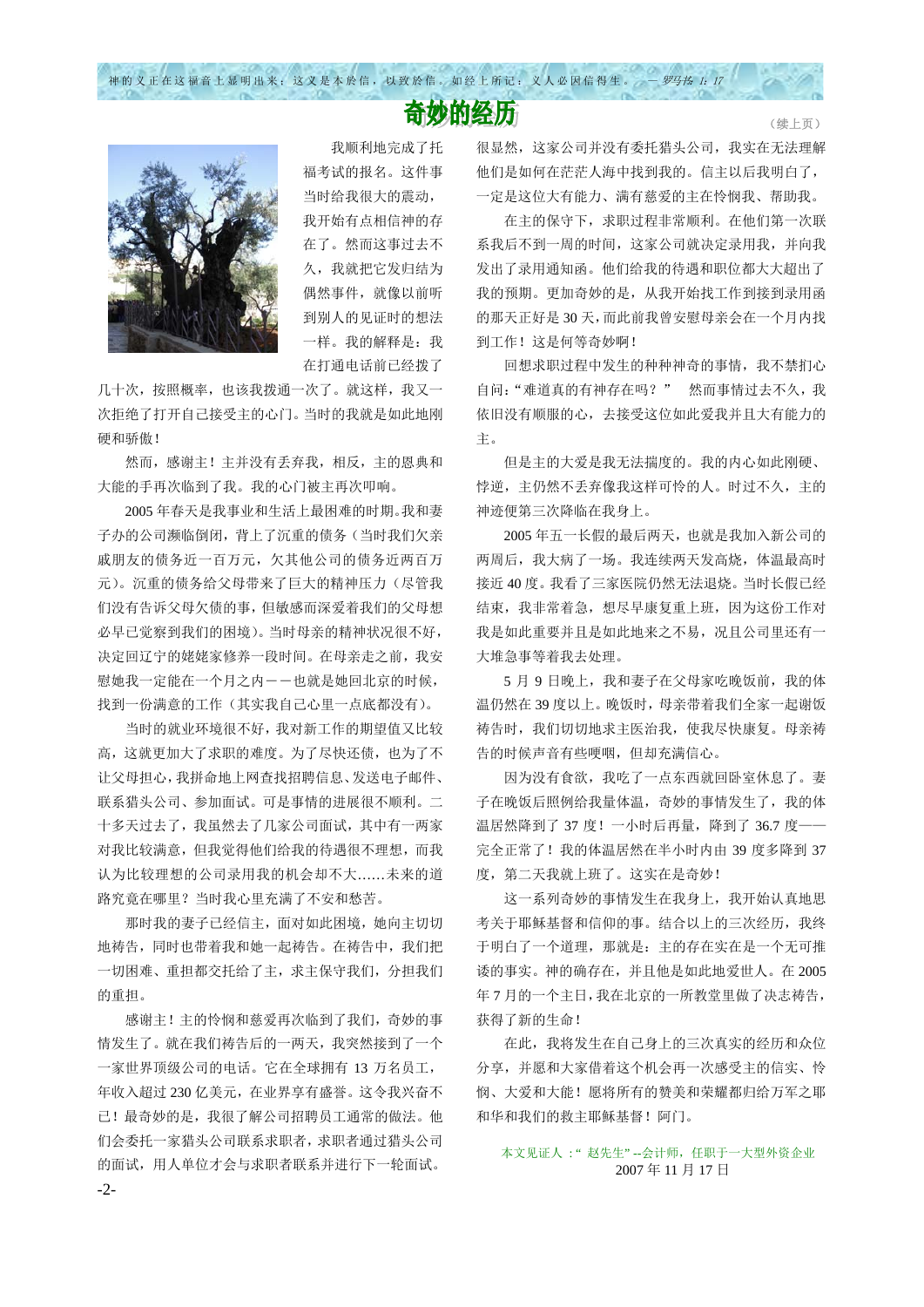

## 信靠耶稣何其甘甜 **Tis So Sweet to Trust in Jesus**

Louisa M. R. Stead, C. 1850-1917



Louisa Stead 1850 年生于英国 Dover, 年轻时深感神的呼召,要 她做宣教士。1871 年抵美国住俄 亥俄州之辛辛那提市。

1875 年与 Stead 先生结婚,育有 一女名为 Lily。当女儿四岁某日, 全家到长岛滩野餐,突闻一男孩 在海中求救哭声,Stead 先生立即 跃入海中抢救即将没顶的男孩, 不幸被男孩强拉入海,双双溺毙。 此诗写于 1882 年,在其生命中最 痛苦—年轻丧夫— 之时刻。事后 不久,Louisa 和其女儿 至南非作 了十五年的宣教士。后因健康缘 故,被迫返美疗养。其女儿 Lily 继 续接任宣教工作。



二 信靠耶稣,何其甘甜,信他宝血能洗净;信心简单,血有效验,病得医治罪洗清。 三 信靠耶稣,真是甘甜,救我远离罪与己;从他接受无限恩典;生命,喜乐和安息。 四 何等喜乐,我能信你,至宝耶稣,我救主!信你与我是在一起,一直一起到永古。 -- 诗歌选本 512 首 --

*[编]者 的话* [生命园地] 是一份给圣徒们共同耕耘的园地。其性质是为传扬神的福音;述说生命真理的信息;指明属灵成长及事 奉的道路。其目的是为帮助未信主的朋友和已信主的圣徒。欢迎弟兄姊妹提供资料,特别是得救时或得救后蒙恩的见证,或是读圣经及属灵书 报的心得,从聚会或信息所得的帮助等等。来稿以真实,简要,不显耀自己,只为荣耀神为原则。以二千字为限,中英文均可。若取材于其他 刊物,请注明出处。可用笔名发表,但请提供真实姓名及联系方式,本编辑室保留取舍及修改之权。 稿件可电邮至:info@naccvan.com 或传真至:(604)266-5270